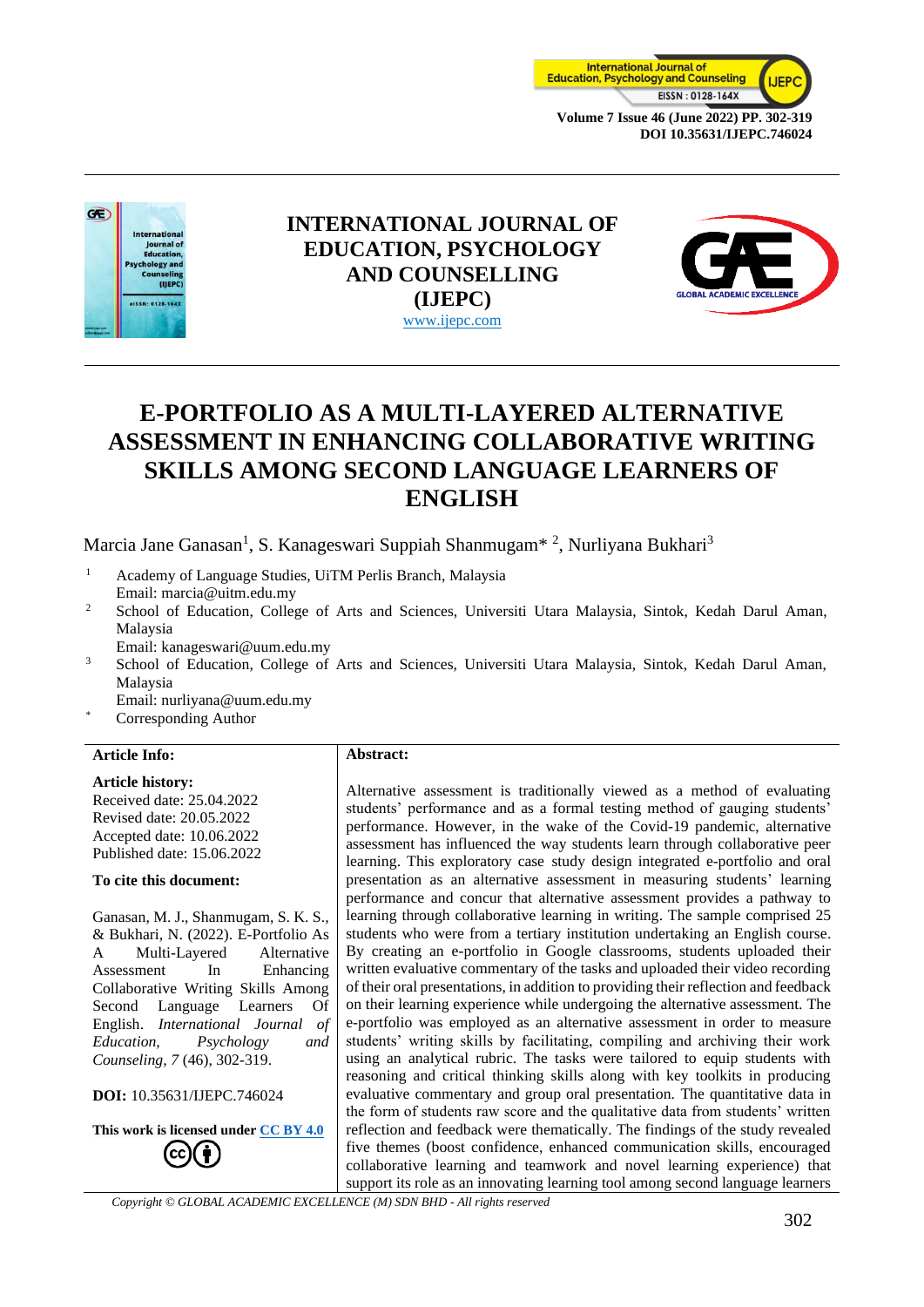

of English in enhancing their writing skills. Additionally, students were able to explore their learning by making connections and thinking critically through collaborative learning tasks. The study concludes that e-portfolio as an alternative assessment could potentially lead to deep learning when tasks are effectively integrated in multi-layers to promote learning.

#### **Keywords:**

Alternative Assessment, E-portfolio, Collaborative Learning, Writing Skills, Second Language Learner of English

### **Introduction**

Alternative assessment is known to encourage reflective thinking and supporting self-regulated learning (Britland, 2019), which relatively influence students' learning as part of remote learning. In addition to evaluating students' development and demonstrating their accomplishments, assessment is regarded as a way that directs teaching and learning (Finch, 2002; Kinash, McGillivray, & Crane, 2018). Moreover, alternative assessment through collaboration enhances knowledge production and highlights the importance of developing thinking between language learners during online language learning and social engagement (Kukulska-Hulme & Viberg, 2018; Zou et al., 2018). Therefore, students are able to provide input for improvisation that offer opportunities for learning through the integration of cooperative learning that allow students' learning (Pavo, 2021). This aspect of continuous progress will not be captured if strict assessment criteria and traditional views of assessments were applied (Finch, 2002). Tests should require more complex and challenging mental processes from students. It should be acknowledged more than one approach or one right answer is plausible and, in this manner, more emphasis could be placed on uncoached responses and real products from students.

On the other hand, authentic assessment aims to assist learners to meet their learning outcomes and deal with practical issues that students may face in their professional life later (Vu & Dall'Alba, 2014; Wiewiora & Kowalkiewicz, 2018). Employers are relentless over graduates' performance, which they see as dogmatic, unable to adjust to the needs of the workplace (Plump 2010). Moreover, it was also pointed that they lack fundamental skills such as problem solving, critical thinking, communication skills, and the ability to work in a team (Singh, Thambusamy & Ramly, 2014). Also, incorporating realistic tasks that are tied to real-life situations in evaluations can boost students' determination and motivate them to participate in the learning process (Ashford-Rowe et al., 2014). In order to reach the desired objectives, authentic assessments necessitate substantial instructional resources for proper implementation (Jopp, 2019). Prior studies (Murphy, Fox, Freeman, & Hughes, 2017; Villarroel, Bloxham, Bruna, Bruna, & Herrera-Seda, 2018) examined the benefits of authentic assessment in higher education and found that authentic assessment fosters transferable skills at the workplace. These studies focus on the dimensions and processes involved in the process of learning that stems from collaborative learning. Presentations, live performances, projects, exhibitions, portfolios, case studies, reflective diaries, interviews, and group work are examples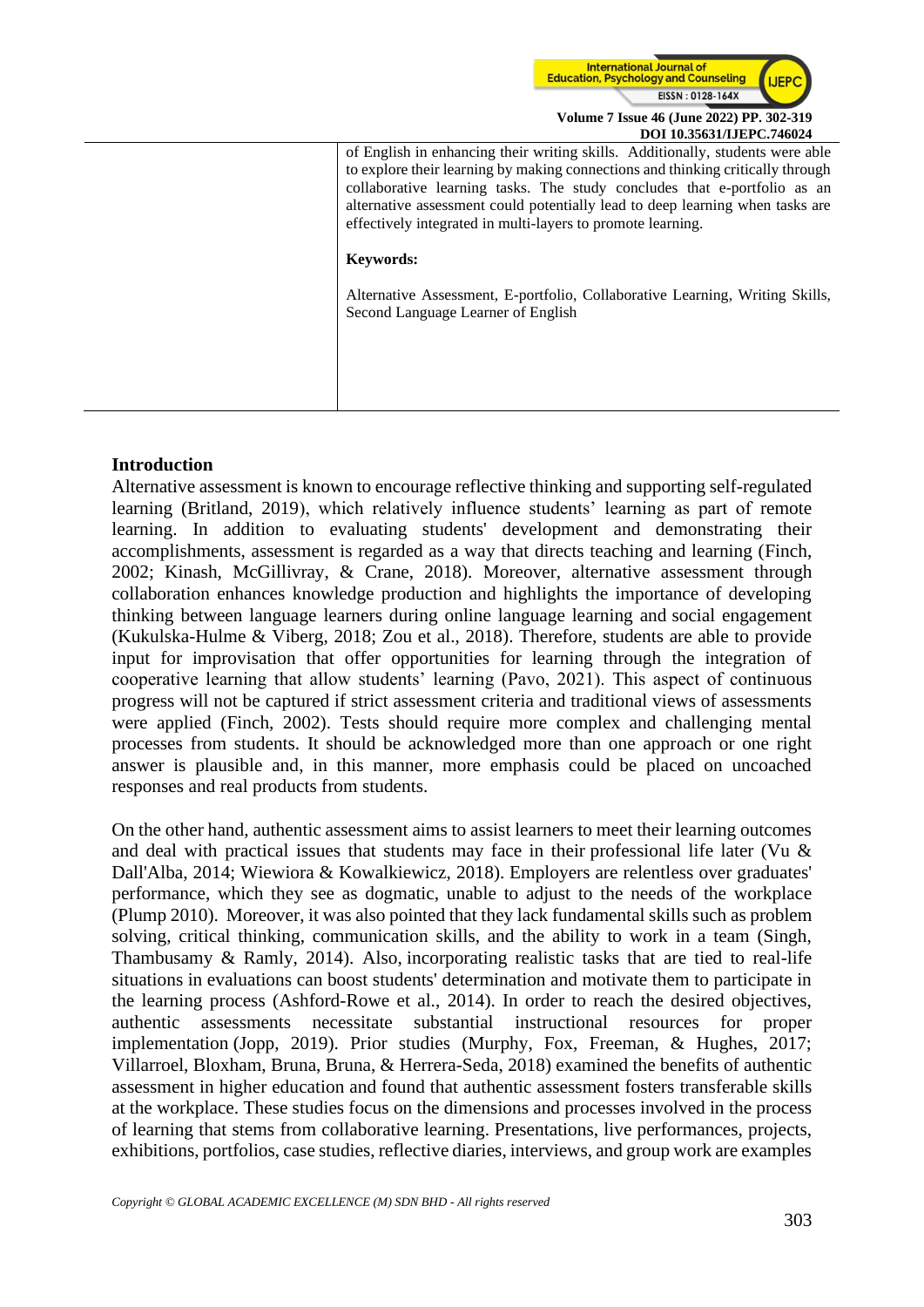

of authentic evaluation methods and tools (Darling-Hammond & Snyder, 2000; Sridharan & Mustard, 2015).

Specifically, e-portfolio is used as a method to help students by facilitating, compiling and archiving their works (Banta, 2003; Lorenzo & Ittelson, 2005). It is used as a collective tool that helps students understand the learning objectives to integrate their learning through reflection and exhibit their accomplishments. As such, e-portfolio as an alternative assessment allows students to think critically as well as refine their ideas to provide an evaluative commentary (Piggin, 2011) based on the topics assigned and orally speak their penned thoughts with greater confidence. E-portfolio attracts a considerable amount of interest in showcasing students' work and achievements.

For this study, an electronic method or specifically e-portfolio was employed as a method of alternative assessment to measure students' writing skills in providing an avenue for students to explore their writing ability based on the topics assigned to produce an evaluative commentary using a qualitative approach. Therefore, students would be given the opportunity to explore their learning by making connections to real-life situations. In other words, within the context of this study, e-portfolio attempts to integrate the appropriate assessment tasks as a platform for cooperative learning. Thus, the main objective of this study is explore to what extent e-portfolio as an alternative assessment functions as an innovating learning tool among second language learners of English in enhancing their writing skills.

## **E-portfolio**

A portfolio is a "purposeful, selective collection of learner work and reflective self-assessment that is used to track progress and achievement over time with relation to specific criteria," (Kohonen, Jaatinen, Kaikkonen, & Lehtovaara, 2014, p. 51). When this comes to the impact of evaluation on foreign language or second language competency, researches point to portfolios' significant contribution to the development of the four language skills, notably writing (Lo, 2010; Barootchi & Keshavarz, 2002; Lam, 2016). Portfolios, when used appropriately by educators can be potentially a useful tool for enhancing productive skills. According to Bloom and Bacon (1995), portfolio is able to reveal students' strengths and weaknesses and would allow examiners to measure the students that increases the reliability and validity of the assessment. Since portfolios significantly differ from a traditional form of examination, there is a need to address how portfolios are evaluated and judged. Blending authentic assessment such as e-portfolio is beneficial in developing students' employability skills. But crucially, they also develop self-management skills and critical thinking as a result of the learning processes involved (Byrne, 2020). Portfolio provides the opportunity for revision and reflection over multiple attempts and it can be employed to continue as a record of profiling personal development (Farahian et al. 2021). Also, it is commonly used as a reflective tool (Bodle et al., 2017; Campbell & Tran, 2021) to alter learners' approaches in their learning. It thus reinforces employability skills such as coping with uncertainty, working on projects, making plans and thinking strategically, communicating with one another in the team (Andrews & Higson 2008). Sharing similar advantages and benefits to portfolio, an e-portfolio branches out on its own when the collection of work created by students' becomes digital.

## **E-portfolio as an Assessment and Learning Tool**

*Copyright © GLOBAL ACADEMIC EXCELLENCE (M) SDN BHD - All rights reserved* In addressing the issues related to assessment and evaluation, e-portfolio is a versatile assessment method that could be utilized as pre-assessment, formative as well as summative assessments in classrooms (Campbell & Tran, 2021; Hung, 2012). E-portfolio can be used as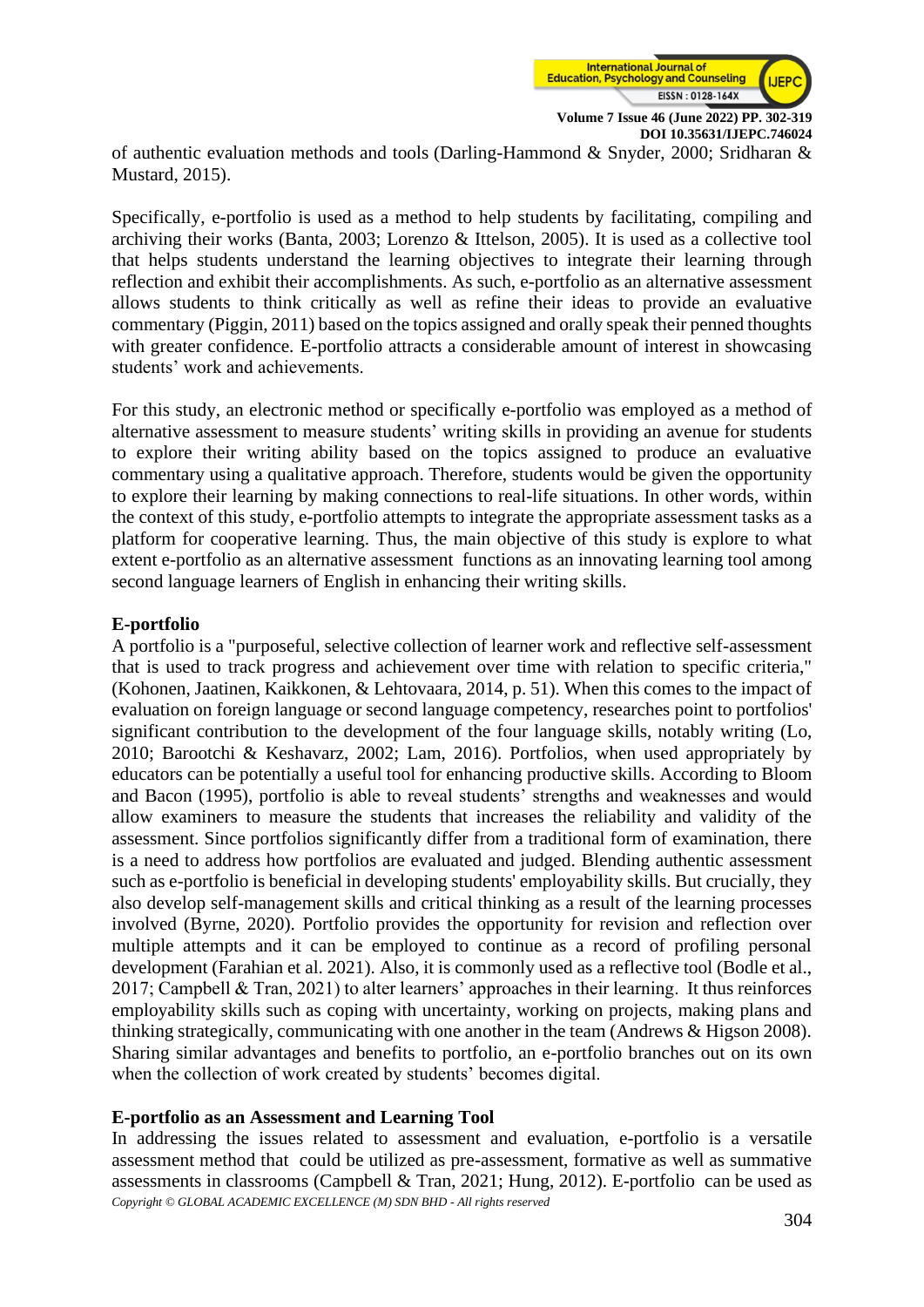

a formative assessment as it seeks to assess students' demonstration of understanding of texts reviewed in order to produce a critical analysis of the issue being examined. Therefore, students can be assessed on their ability to review text as well as to reproduce oral video presentations. Secondly, the incorporation of this approach allows the instructor to gauge students' abilities over a period of time effectively using various alternative assessment methods (Mudau et al., 2021). In writing e-portfolio, students can be asked to produce a short group video commentary to express their opinions and perspectives on the topic investigated as part of their alternative assessment. Thirdly, the instructor could also use the process of e-portfolio in engaging students in collaborative work. The process involve the application of virtual team work, planning and brainstorming, analyzing and evaluating. Therefore, e-portfolio engages students in authentic assessment as students can monitor their own progress and learning as in how and what they are learning and how they are progressing with time in a real-life setting as well. Such innovative methods have moved beyond the standardized examination of writing test, which is not only to students' performance, but it also monitors students' learning by aligning the learning outcomes to assessments. It is ought to be emphasized that standard examinations should not be the all and end all of education. A connection needs to be established to the learning processes to embed humanistic values (Aksu Atac, 2012; Finch, 2002) with authentic learning as alternative assessment bridges learning and captures students' learning processes. E-portfolio makes this connection come true.

## Rubrics and alternative assessment

In the context of education, rubric relates to a variety of categories such as assessment criteria, learning evaluation, and learning gradients for a set of instructions (Brookhart, 2013). Analytical rubrics provide useful feedback on students' strengths and weaknesses (Bukhari et al., 2021; Moskal, 2000). An analytic rubric focuses on broad dimensions of writing. However, the dimensions are presented using different categories or levels and each aspect is scored individually. Score scales are assigned to measure individual performance on each dimension where the overall scores are summed. The dimensions in the rubric are weighted based on the importance of each category.

## **Methodology**

This study employs a qualitative approach and used a simple exploratory case design with limited number of students to explore the phenomena of e-portfolio as an assessment and learning tool in among second language speakers of English. When it comes to traditional writing assessments, students tend to focus on achieving a grade instead of improving their writing processes and thinking skills. On the other hand, e-portfolio empowers students, promotes a student-centered classroom environment, and allows them to track their development through the e-portfolio process.

### **Sample**

*Copyright © GLOBAL ACADEMIC EXCELLENCE (M) SDN BHD - All rights reserved* In attempting these tasks, a total of 25 students participated in creating e-portfolio as part of their alternative assessment in their learning. The data was gathered through a convenience sample technique that included students who were enrolled in a writing course subject. The students undertook a writing skills course as part of fulfilling the requirement of a diploma programme. This cohort of students comprised students from sports science, accounting and applied sciences. The instructor chose the task of creating an e-portfolio as an alternative assessment to allow students to explore authentic texts in the context of real-life situations to understand, analyze and evaluate point of views in the given articles. Five groups were assigned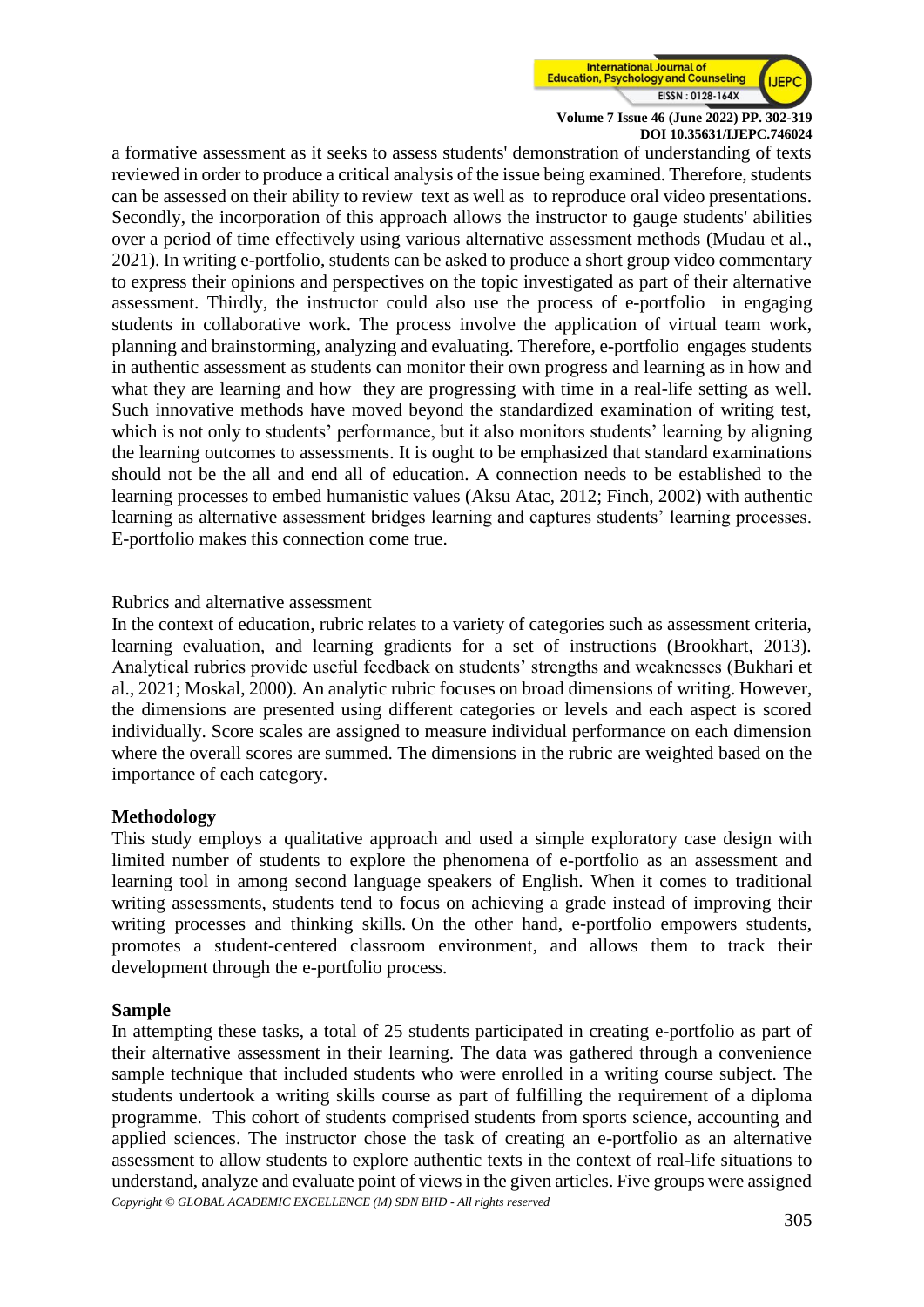

to five different topics based on the articles distributed to the respective groups. By using Google classroom as their digital space, students showcased their writing skills in Task 1 by uploading their responses to an evaluative commentary for a given article, and were motivated to speak confidently in Task 2 by uploading a video of their oral presentation, before posting their reflection and feedback on their test-taking and learning experience.

By adopting this multi-layered form of alternative assessment, students' argumentative skills such as the ability to identify and provide justification as well as acknowledging opposing viewpoints can be validly measured (Finch, 2002; Piggin, 2011). Argumentation skills (Marttunen et al., 2005) are among the most important cognitive abilities in the twenty-first century that requires thoughtful, balanced reasoning abilities in both written and spoken forms. As such, this assessment was tailored to equip students with reasoning and critical thinking skills along with key toolkits in writing such as writing a thesis statement, reviewing central idea, topic sentences and supporting details in producing evaluative commentary and group oral presentation.

## **Instrument**

## *Measuring of Students' Learning Outcomes*

The main objective of conducting of e-portfolio as an alternative assessment is to integrate key elements of writing skills such as thesis statement, topic sentences and supporting details as well as reflection on the author's tone as part of the components of evaluative commentary. Students were required to provide their own opinions based on the issue analysed. Therefore, students learning outcomes were carefully designed based on two tasks, which were Task 1 and Task 2. Both of these tasks took a total of six weeks to complete using a qualitative approach.

### *Defining the Tasks to be Assessed*

The first stage involved stating the expected learning outcomes for both the tasks. For task 1, the groups of students were expected to produce an evaluative commentary. To fulfil the specific writing skills, students were assessed on their ability to write thesis statement, topic sentences and supporting details. They should also identify the author's tone and form opinions of the issue examined as part of the content of the text. Also, organization such as paragraphing and cohesion of the text were important elements of their evaluative commentary. The category of language was also another dimension of scoring. For Task 2, students were required to prepare a group based oral presentation. This was an extension of Task 1 as students were required to deliver a group-based presentation paying particular focus on expressing their opinions and reflecting on the issue investigated using appropriate tone and intonation.

### *Defining Criteria using Analytical Rubric*

*Copyright © GLOBAL ACADEMIC EXCELLENCE (M) SDN BHD - All rights reserved* Analytical rubrics were constructed to measure the students' competencies. The key aspects of content, organization and language were measured by adhering to the levels and descriptions of the rubrics for both tasks 1 and 2. The categories such as content, organization, language are three vital aspects used to measure students' learning outcomes. Students were benchmarked based on their competencies such as exemplary, proficient, adequate and weak. For organization, three categories were used namely, good, satisfactory and weak were employed. Language was categorized to four levels such as excellent, good, average and poor. The scales of scores of the mentioned aspects would provide the opportunity for diagnostics and improvement based on different aspects and levels of description employed for these tasks. For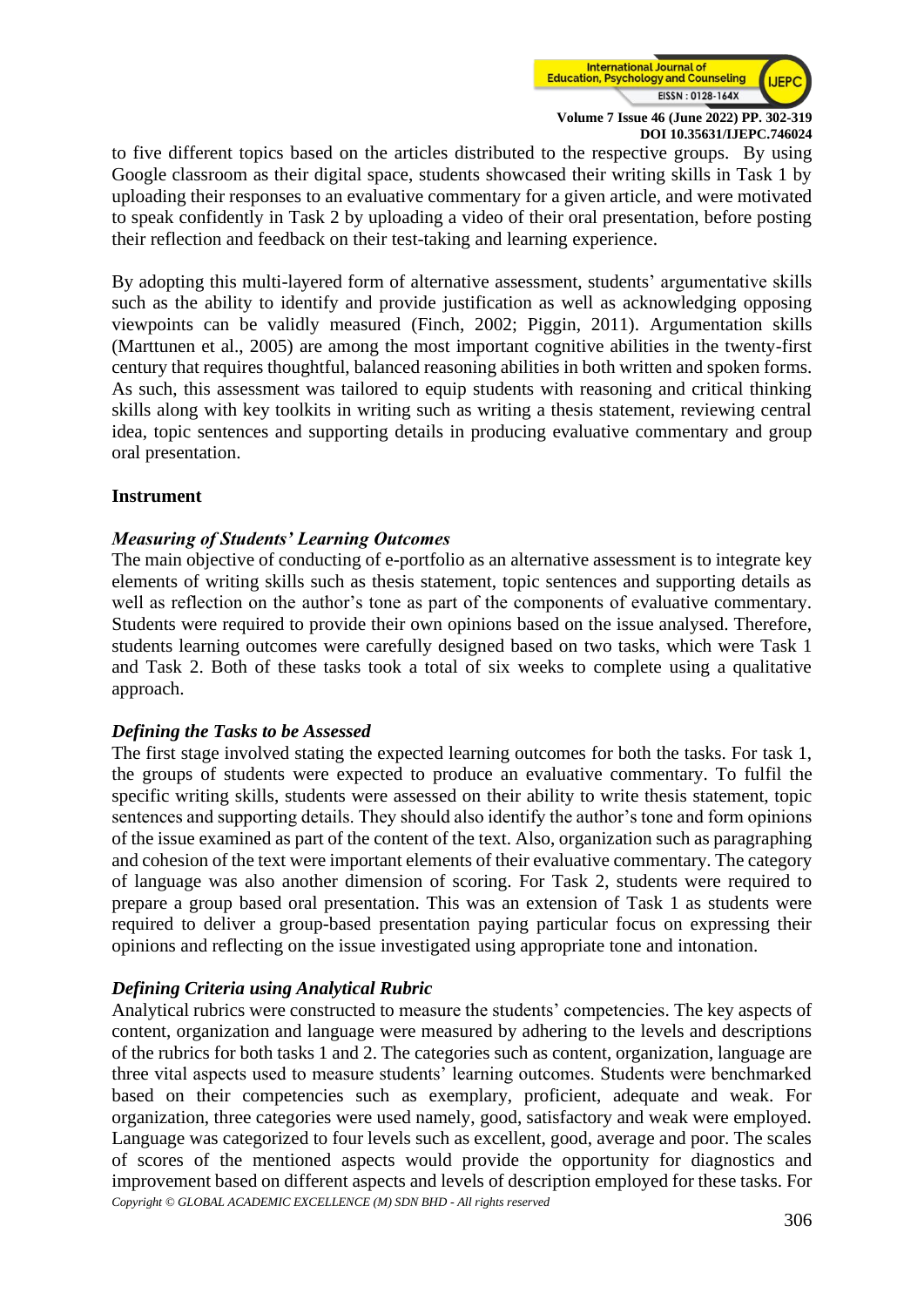

evaluative commentary, in order to measure students' specific levels of performance, three levels of dimensions were delineated. For content, students were scored under four levels of dimensions such as exemplary (10-9), proficient (8-7), adequate (6-5) and incomplete (4-0). In measuring organization, three levels of dimension are used such as good (5-4), satisfactory (3- 2), and weak (1-0) as displayed in Figure 1.

| <b>Evaluative Commentary (30%)</b> |              |                                                                                   |                 |
|------------------------------------|--------------|-----------------------------------------------------------------------------------|-----------------|
| <b>Group Members:</b>              |              |                                                                                   |                 |
| 1.                                 |              |                                                                                   |                 |
| 2.                                 |              |                                                                                   |                 |
|                                    |              |                                                                                   |                 |
|                                    |              |                                                                                   |                 |
| <b>Marks</b>                       | <b>Marks</b> | <b>Description</b>                                                                | <b>Comments</b> |
| attained                           |              |                                                                                   |                 |
|                                    |              | <b>Content</b>                                                                    |                 |
|                                    | $10-9$       | <b>Exemplary</b>                                                                  |                 |
|                                    |              | Provided a very clear and concise overview<br>$\bullet$<br>of the overall article |                 |
|                                    |              | Have very clearly stated the author's tone<br>$\bullet$                           |                 |
|                                    |              | and included all the main points of the                                           |                 |
|                                    |              | argument from the text.                                                           |                 |
|                                    |              | Have clearly stated the supporting details<br>$\bullet$                           |                 |
|                                    |              | Have provided very strong evidence i.e.<br>$\bullet$                              |                 |
|                                    |              | statistics, expert testimony, facts, etc.                                         |                 |
|                                    |              | Have clearly stated own views<br>$\bullet$                                        |                 |
|                                    |              | (agree/disagree)                                                                  |                 |
|                                    |              | Have clearly justified opinions with<br>$\bullet$                                 |                 |
|                                    |              | appropriate reasons                                                               |                 |
|                                    |              | Have clearly included a restatement of                                            |                 |
|                                    |              | opinion and comments related to the issue                                         |                 |
|                                    |              | examined.                                                                         |                 |
|                                    | $8 - 7$      | <b>Proficient</b>                                                                 |                 |
|                                    |              | Provided somewhat clear and concise                                               |                 |
|                                    |              | overview of the overall article                                                   |                 |
|                                    |              | Have sufficiently stated the author's tone and<br>$\bullet$                       |                 |
|                                    |              | included some main points of the argument                                         |                 |
|                                    |              | from the text.                                                                    |                 |
|                                    |              | Have thoroughly stated the supporting details<br>٠                                |                 |
|                                    |              | Have provided reasonable evidence i.e.<br>$\bullet$                               |                 |
|                                    |              | statistics, expert testimony, facts, etc.                                         |                 |
|                                    |              | Have substantially stated own views                                               |                 |
|                                    |              | (agree/disagree)<br>Have provided sufficient opinions with                        |                 |
|                                    |              | reasons                                                                           |                 |
|                                    |              | Have substantially included a restatement of                                      |                 |
|                                    |              | opinions of the issue examined.                                                   |                 |
|                                    | $6-5$        | <b>Adequate</b>                                                                   |                 |
|                                    |              | Provided a cursory overview of the overall                                        |                 |
|                                    |              | article                                                                           |                 |
|                                    |              | Have partially stated the author's tone and<br>٠                                  |                 |
|                                    |              | included brief main points of the argument                                        |                 |
|                                    |              | from the text.                                                                    |                 |

*Copyright © GLOBAL ACADEMIC EXCELLENCE (M) SDN BHD - All rights reserved*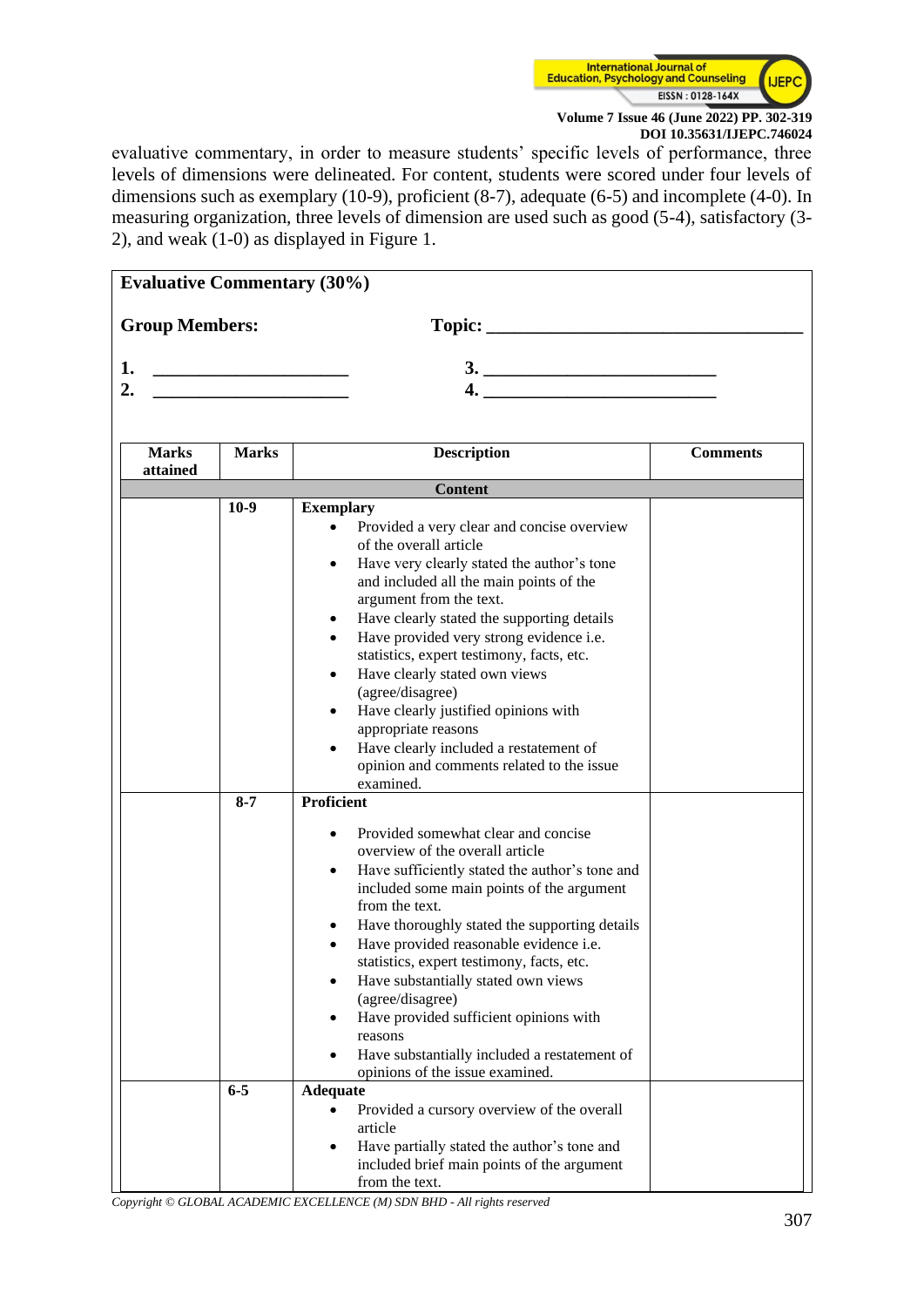

**Volume 7 Issue 46 (June 2022) PP. 302-319**

|           |                  |                                                 | DOI 10.35631/IJEPC.746024 |
|-----------|------------------|-------------------------------------------------|---------------------------|
|           |                  | Have partially stated the supporting details    |                           |
|           |                  | Have somewhat provided suitable evidence        |                           |
|           |                  | from the texts                                  |                           |
|           |                  | Have partially stated own views                 |                           |
|           |                  | (agree/disagree)                                |                           |
|           |                  | Have provided basic opinions on the issue       |                           |
|           |                  | Have partially included a restatement of        |                           |
|           |                  | opinions of the issue examined                  |                           |
| $4-0$     |                  |                                                 |                           |
|           | Incomplete       |                                                 |                           |
|           |                  | Provided a superficial overview of the overall  |                           |
|           |                  | article                                         |                           |
|           | ٠                | Have vaguely stated the author's tone and       |                           |
|           |                  | included brief main points of the argument      |                           |
|           |                  | from the text.                                  |                           |
|           |                  | Have irrelevant supporting details              |                           |
|           |                  | Have sketchy evidence from the texts            |                           |
|           |                  | Have vague/incomplete/absent views              |                           |
|           |                  | (agree/disagree)                                |                           |
|           |                  | Have vague/incomplete/absent provided           |                           |
|           |                  | basic opinions on the issue                     |                           |
|           |                  | Have undeveloped/absent restatement of          |                           |
|           |                  | opinions of the issue examined.                 |                           |
|           |                  | Organization                                    |                           |
| $5 - 4$   | Good             |                                                 |                           |
|           |                  |                                                 |                           |
|           |                  | Showed a clear unity and evidence of            |                           |
|           |                  | planning                                        |                           |
|           |                  | Have good paragraphing and coherence to the     |                           |
|           |                  | overall text                                    |                           |
|           |                  | Showed a succinct cohesion of ideas through     |                           |
|           |                  | proper use of discourse markers or transitions  |                           |
| $3 - 2$   | Satisfactory     |                                                 |                           |
|           | $\bullet$        | Showed some lapses in the unity and             |                           |
|           |                  | displayed some evidence of planning.            |                           |
|           |                  | organization.                                   |                           |
|           |                  | Displayed a reasonable amount of cohesion       |                           |
|           |                  | of ideas through acceptable use of discourse    |                           |
|           |                  | markers and transitions.                        |                           |
| $1-0$     | Weak             |                                                 |                           |
|           |                  | Showed some lapses in the unity and             |                           |
|           |                  | displayed some evidence of planning.            |                           |
|           |                  | organization.                                   |                           |
|           | $\bullet$        | Displayed a reasonable amount of cohesion       |                           |
|           |                  | of ideas through acceptable use of discourse    |                           |
|           |                  | markers and transitions.                        |                           |
|           |                  | Language                                        |                           |
| $15 - 12$ | <b>Excellent</b> |                                                 |                           |
|           |                  |                                                 |                           |
|           |                  | No errors found in spelling, punctuation,       |                           |
|           |                  | capitalization, sentence structure and          |                           |
|           |                  | grammar, meaning is very clearly conveyed.      |                           |
| $11-8$    | Good             |                                                 |                           |
|           |                  | Hardly about 1-3 errors found in overall        |                           |
|           |                  | spelling, punctuation, capitalization, sentence |                           |
|           |                  | structure and grammar, meaning is conveyed.     |                           |
| $7 - 4$   | Average          |                                                 |                           |
|           |                  | Occasionally about 4-5 errors found in          |                           |
|           |                  | spelling, punctuation, capitalization, sentence |                           |
|           |                  |                                                 |                           |

*Copyright © GLOBAL ACADEMIC EXCELLENCE (M) SDN BHD - All rights reserved*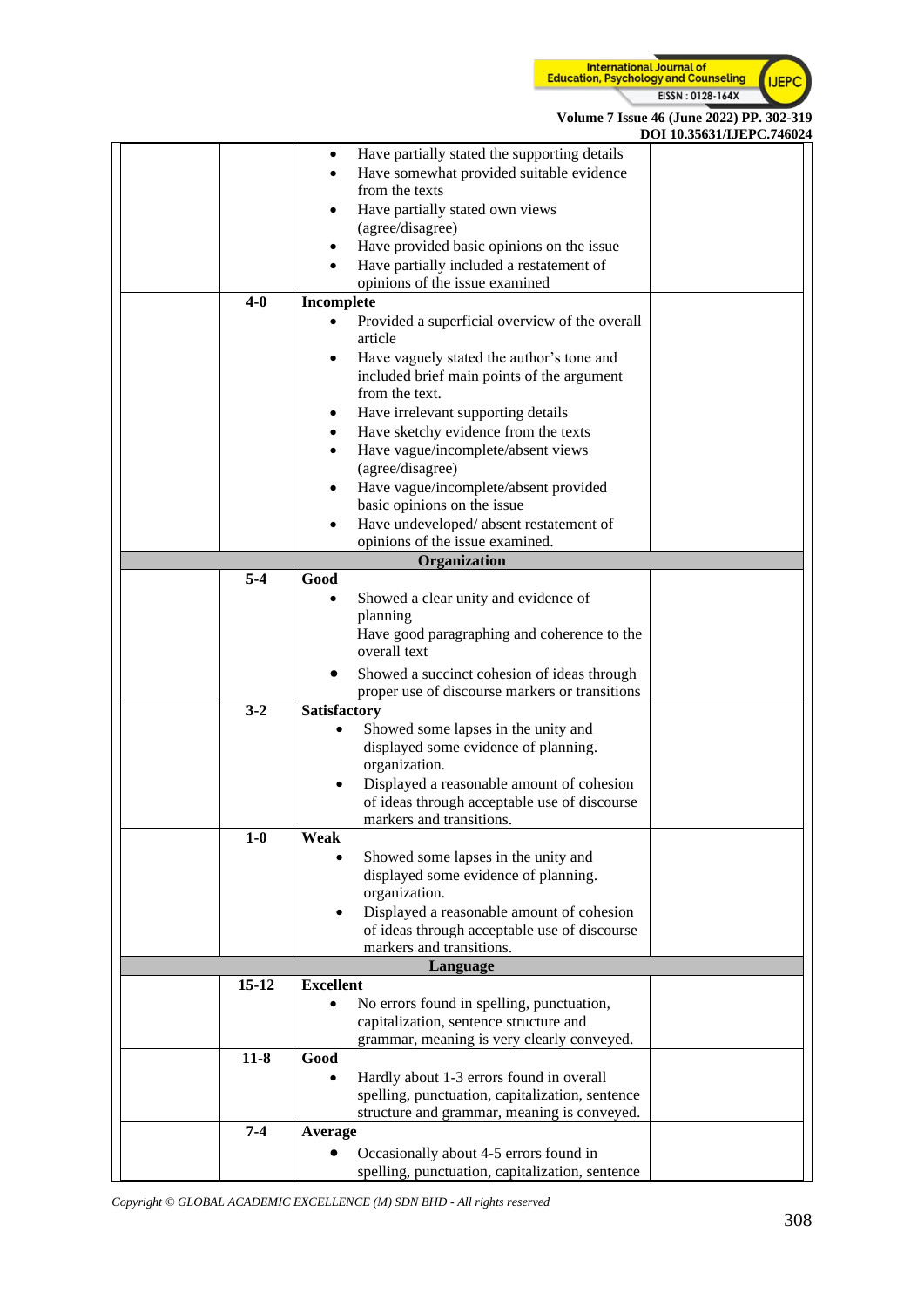

|  |       |           |                                                        | <u>DOI IVREDIANUM ON 1995</u> |
|--|-------|-----------|--------------------------------------------------------|-------------------------------|
|  |       |           | structure and grammar, but meaning is not<br>obscured. |                               |
|  | $3-0$ | Poor      |                                                        |                               |
|  |       | $\bullet$ | Dominated by errors in spelling, punctuation,          |                               |
|  |       |           | capitalization, sentence structure and                 |                               |
|  |       |           | grammar; meaning is obscured.                          |                               |

#### **Figure 1. Rubric for Evaluative Commentary**

In Task 2, which involved oral presentation, students were required to make a video recording and uploading them into their Google Drive. The aim of having students to present in groups is to allow students to provide reflections and express their opinions based on the investigated issues. Such a platform would allow students to speak with confidence and express their opinions objectively. This task would require students to understand and provide a strong evaluation of opinions apart from the text examined in the e-portfolio. Therefore, the group oral presentations aimed to measure the relevant aspects namely content, collaboration and presentation skills. Each aspect was graded on three levels excellent, competent, and weak to measure the specific outcomes. Specifically, students were measured on language usage throughout the article and were scored based using four different levels such as excellent (15- 12), good (11-8), average (7-4) and poor (3-0) based on the ranking of levels as displayed in Figure 2.

| <b>Marks</b><br>attained | <b>Marks</b> | <b>Description</b>                           | <b>Comments</b> |
|--------------------------|--------------|----------------------------------------------|-----------------|
|                          |              | <b>Content</b>                               |                 |
|                          | $10-7$       | <b>Excellent</b>                             |                 |
|                          |              | The presentation is centered around a well-  |                 |
|                          |              | developed thesis, highly reflective of the   |                 |
|                          |              | central idea and showed a well-developed     |                 |
|                          |              | opinion on the issue presented.              |                 |
|                          | $6 - 4$      | Competent                                    |                 |
|                          |              | The presentation showed a reasonable         |                 |
|                          |              | development of the thesis, appropriate       |                 |
|                          |              | reflection of the central idea central and   |                 |
|                          |              | showed relevant opinion on the issue         |                 |
|                          |              | presented.                                   |                 |
|                          | $3-0$        | Weak                                         |                 |
|                          |              | The presentation showed limited evidence of  |                 |
|                          |              | thesis development and reflection of central |                 |
|                          |              | idea and showed limited opinion on the       |                 |
|                          |              | issue presented.                             |                 |
|                          |              | <b>Collaboration</b>                         |                 |
|                          | $5 - 4$      | <b>Excellent</b>                             |                 |
|                          |              | The group members always showed good         |                 |
|                          |              | continuity of ideas from others. It was      |                 |
|                          |              | evident there was equal contribution to the  |                 |
|                          |              | presentation                                 |                 |
|                          | $3 - 2$      | Competent                                    |                 |
|                          |              | The group members showed continuity of       |                 |
|                          |              | ideas most of the time. It was evident that  |                 |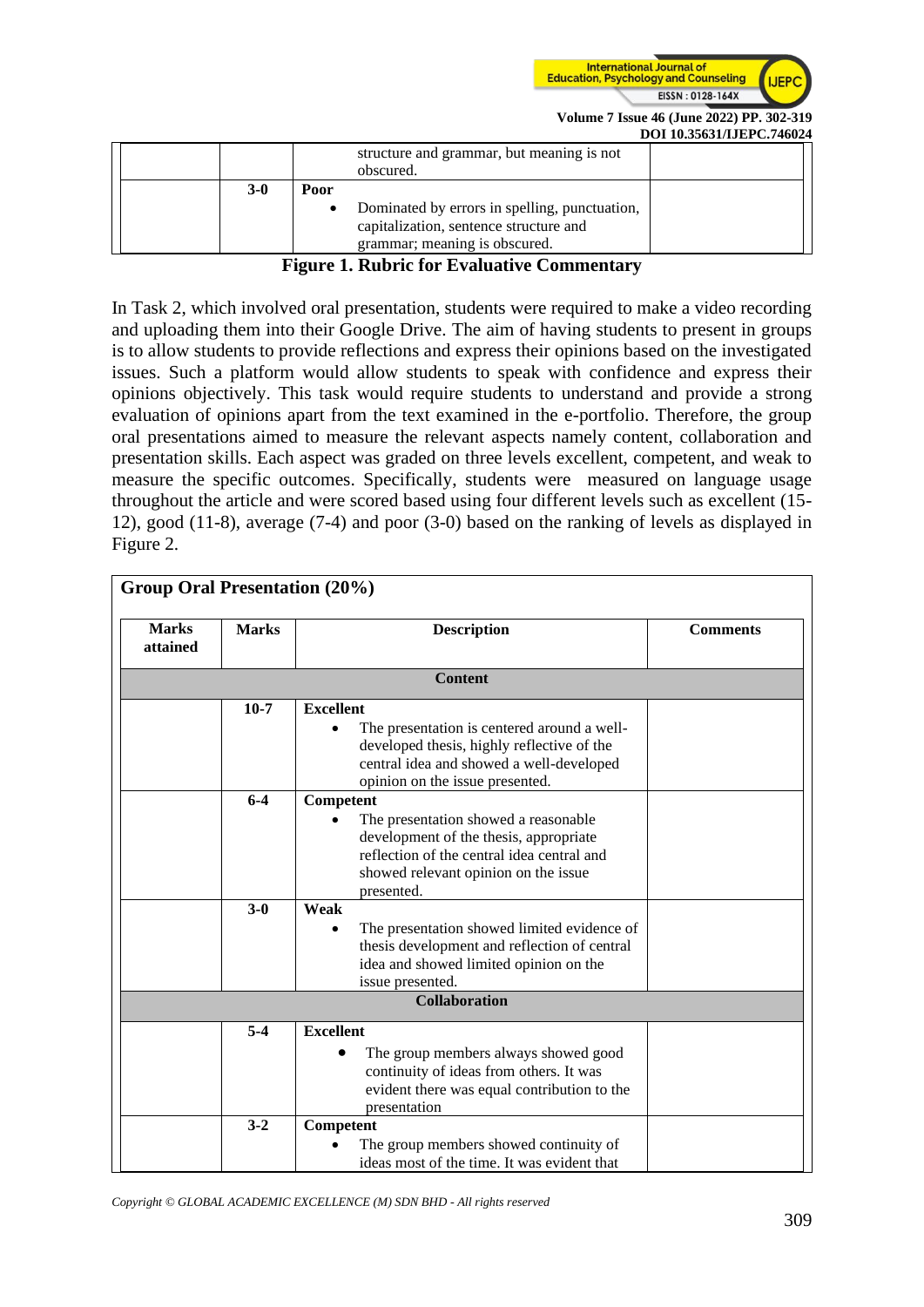

|                            | рот тороотный спятой.                        |  |
|----------------------------|----------------------------------------------|--|
|                            | there was moderate contribution to the       |  |
|                            | presentation                                 |  |
| $1-0$                      | Weak                                         |  |
|                            | The group members limited continuity of<br>٠ |  |
|                            | ideas from others. It seemed as though only  |  |
|                            | a few members contributed to the             |  |
|                            | presentation.                                |  |
| <b>Presentation Skills</b> |                                              |  |
| $5-4$                      | <b>Excellent</b>                             |  |
|                            | Presenters were very confident in delivery   |  |
|                            | and showed evidence of preparation.          |  |
| $3 - 2$                    | Competent                                    |  |
|                            | The presenters were occasionally found to    |  |
|                            | be confident and preparation was reasonably  |  |
|                            | evident.                                     |  |
| $1-0$                      | Weak                                         |  |
|                            | Presenters were found to be unconfident and  |  |
|                            | demonstrated little evidence of planning.    |  |

**Figure 2. Rubric for Group Oral Presentation**

As can be seen in Figure 2, in order to fulfil the specific outcomes of group oral presentations, students were measured on content, collaboration and presentation skills and the dimensions of categories were delineated into three levels labelled as excellent (5-4), competent (3-2) and weak (1-0) for all the three aspects. The cut scores were determined according to the levels of the dimensions and descriptions of task accomplishments were scored based on the group performance. The important aspects of the tasks were listed as part of the criteria for both tasks. Also, the listed descriptions are the key characteristics that would be observed in scoring the students. The performance criteria were ordered sequentially for observation.

### **Procedure**

During the implementation stages of students writing e-portfolio, several steps were involved in conducting this alternative assessment.

### *Step 1: Guide Sheet*

The students worked on their respective topics assigned in the groups using the guided sheets provided for each group. The guided sheets allowed students to evaluate the article based on the questions below. Students were asked to brainstorm in their group using this guide sheet to correspond with the article. A sample of the guide sheet is shown in Figure 3.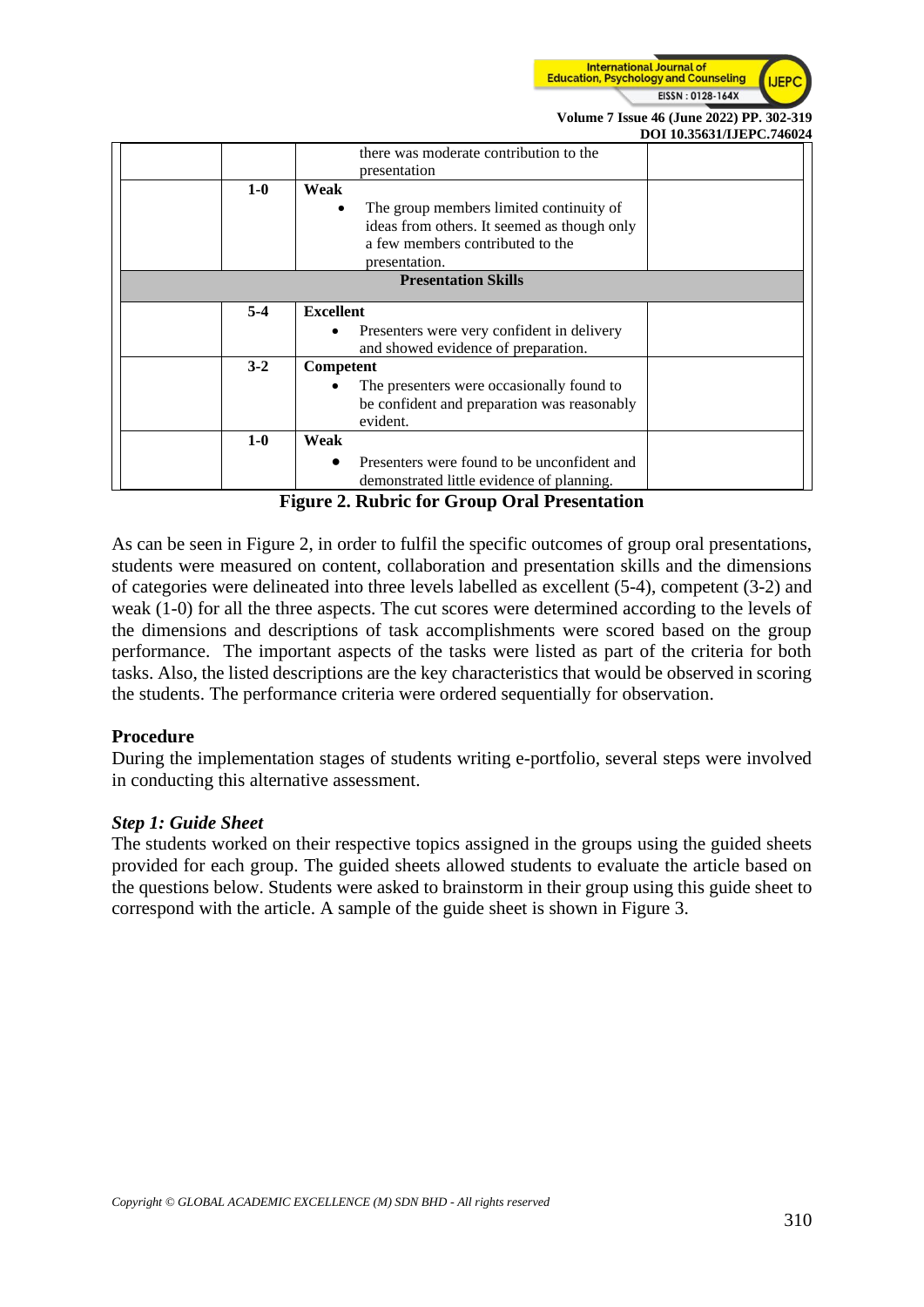

#### **Evaluative Commentary Guide Sheet**

Evaluate the article by answering the following questions:

| What is the author's argument/point of view?                                                                                     |
|----------------------------------------------------------------------------------------------------------------------------------|
| What are the key points stated in the article? (Summarise the author's main<br>points<br>and supporting details)                 |
| $\bullet$ Is the article clear and well- supported (provide strong evidence e.g. statistics,<br>testimony, facts, etc)<br>expert |
| • Does the author provide any counter-arguments?                                                                                 |
| • Do you agree with the author's point of view/ argument? Why?                                                                   |
| What is your stand on this issue? Provide appropriate reasons to support your<br>stand                                           |

## **Figure 3. Guide Sheet**

## *Step 2: Evaluative Commentary Template*

Based on the illustration shown in Figure 4, the groups were given an evaluative commentary template (a blank template) (see also Piggin, 2011), where students could provide an overview of the article which includes the central idea of the idea, body paragraphs that contain topic sentences, supporting detail and evidence to substantiate the claim of the author and conclusion. Therefore, students provided their responses based on the guide sheet using the template as an outline to produce an evaluative commentary.

|                                                                        | Title: Evaluative commentary on sitting more linked to increased feelings of depression,                                    |                                     |                                                                                                                                                                                                                                      |  |
|------------------------------------------------------------------------|-----------------------------------------------------------------------------------------------------------------------------|-------------------------------------|--------------------------------------------------------------------------------------------------------------------------------------------------------------------------------------------------------------------------------------|--|
| anxiety                                                                | https://www.sciencedaily.com/releases/2021/11/211108114830.htm                                                              | 2. Supporting Detail 3:             | "If you're no longer walking down the hall for in-person meetings,<br>you can still incorporate that break from sitting by taking a short                                                                                            |  |
| Introduction                                                           |                                                                                                                             |                                     | walk before and after your Zoom call," Meyer said.                                                                                                                                                                                   |  |
| 1. Overview of the<br>article:                                         | To illustrate that whether sitting could play a role in improving<br>mental health.                                         | 3. Evidence 3:                      | People working from home can try walking around the block before<br>and after the workday to mimic their pre-pandemic commute, which<br>Meyer said can benefit people physically and mentally, and help add<br>structure to the day. |  |
| 2. Author's tone:                                                      | The author is objective and pessimistic                                                                                     |                                     |                                                                                                                                                                                                                                      |  |
| Body 1                                                                 |                                                                                                                             |                                     |                                                                                                                                                                                                                                      |  |
| 1. Main point 1:<br>Lack of physical activity results in mental health |                                                                                                                             | Body 4                              |                                                                                                                                                                                                                                      |  |
|                                                                        |                                                                                                                             | 1. Personal Opinion                 | Strongly agree with the author that sitting is more linked to increased                                                                                                                                                              |  |
| 2. Supporting Detail 1:                                                | People spent more time on sitting or looking at screens than doing                                                          |                                     | feelings of depression, anxiety                                                                                                                                                                                                      |  |
|                                                                        | exercise.                                                                                                                   | 2. Justification:                   | During the Covid-19 pandemic, most people become more stressed                                                                                                                                                                       |  |
| 3. Evidence 1:                                                         | Survey data showed participants who were meeting the U.S.                                                                   |                                     | and depressed                                                                                                                                                                                                                        |  |
|                                                                        | Physical Activity Guidelines (i.e., 2.5-5 hours of moderate to<br>vigorous physical activity each week) before the pandemic | 3. Justification:                   | physical activities can be practicing our healthy lifestyle and creating<br>more ways of positive thinking                                                                                                                           |  |
|                                                                        | decreased their physical activity by 32%, on average.                                                                       |                                     |                                                                                                                                                                                                                                      |  |
| Body 2                                                                 |                                                                                                                             | <b>Conclusion</b>                   |                                                                                                                                                                                                                                      |  |
| 1. Main point 2:                                                       | The association between sitting and mental health                                                                           | 1. Restatement of<br>personal view: | we reaffirm our stand that people who remained to sit for a<br>considerable chunk of the day had their mental health improve more                                                                                                    |  |
| 2. Supporting Detail 2:                                                | In the second study, we found that, on average, people saw their                                                            |                                     | slowly.                                                                                                                                                                                                                              |  |
|                                                                        | mental health improve over the eight-week period. But for people                                                            | 2. Final comments:                  | If this sitting is done well, they can have a significant impact on this                                                                                                                                                             |  |
|                                                                        | whose sitting times stayed high, their depressive symptoms, on                                                              |                                     | country's pandemic-affected society.                                                                                                                                                                                                 |  |
|                                                                        | average, didn't recover in the same way as everyone else's."                                                                |                                     |                                                                                                                                                                                                                                      |  |
|                                                                        |                                                                                                                             |                                     |                                                                                                                                                                                                                                      |  |

**Figure 4: Evaluative Commentary Template**

### *Step 3*

At this stage, students were required to produce a write up on the evaluative commentary based on their respective topics. Students were required to expand their content to approximately about 450-550 words. Each group was required to submit one evaluative commentary. Figure 5 shows a sample of a group's evaluative commentary.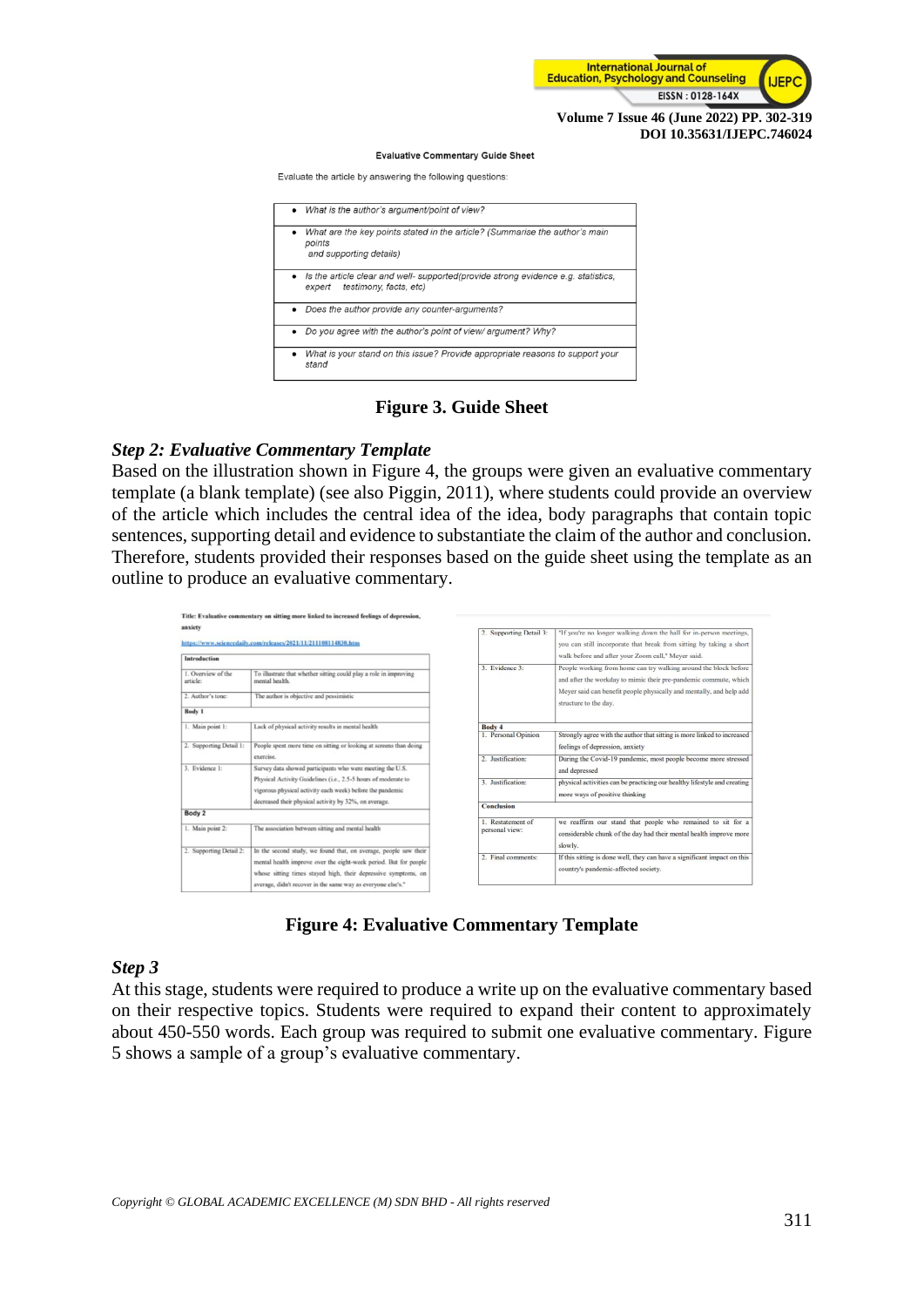

The article illustrates that whether sitting could play a role in improving mental health. The author's tone is objective and pessimistic because he explains the facts about the link between sitting and mental health, as well as strategies for improving mental health during pandemics

Firstly, lack of physical activity results in mental health. People apparently spent more time on sitting or looking at screens than doing exercises. For example, based on survey data showed narticinants who were meeting the U.S. Physical Activity Guidelines (i.e. 2.5-5 hours) of moderate to vigorous physical activity each week) before the pandemic decrease their physical activity by 32%, on average

Secondly, the author also argues about the association between sitting and mental health. The people's mental health improve over the eight-week period but those whose sitting times stayed high, their depressive symptoms is on average. However, this relationship is not the same as saying more sitting causes depression as its possible people who were more depressed sat more or that people who sat more became more depressed.

Lastly, the author is optimistic and encourages more people to recognize that even a little bit of movement can improve their mood and mental health even stopping a habit is very difficult. The author recommended people take breaks when sitting for long periods. For example, the people can incorporate that break from sitting by taking a short walk before and after the zoom meeting even they are no longer walking down the hall for in-person meetings. Furthermore, taking a break, it can benefit people physically and mentally while also providing structure to their day.

We strongly agreed with the author that sitting is more linked to increased feelings of depression, anxiety. During the Covid-19 pandemic, most people become more stressed and depressed because some of them may lose their income in business or be unemployed, and some of them have been dismissed from their job due to lack of employee salaries. Therefore, to overcome this situation, people should do physical activities that can keep them aside from thinking so much about their problems that may result in their mental health. These also can be practicing our healthy lifestyle and creating more ways of positive thinking so that people are not too depressed and only can think of committing suicide in the end. People also need more support from their families the most during this time. So, always spend time with the families to foster closer ties among the family.

### **Figure 5. A Sample of Group's Evaluative Commentary**

### *Step 4*

Once the groups have written their evaluative commentary, the next step is to prepare a group oral presentation. Each group had to provide well-developed opinions based on the central idea of the topic. Students were also required to reflect on the issue being examined to provide their opinions. Each member of the group was encouraged to express their thoughts based on their reflections of the topic presented. Each group was given 5-6 minutes for their presentation. Figure 6 illustrates a sample of oral presentation.



**Figure 6. A Video Sample for Oral Presentation**

### **Data Analyses**

The obtained quantitative data in the form of scores were descriptively narrated, while the qualitative findings from students' written reflection and feedback were thematically analysed using frequency of word count. The analysis process identified, analyzed, and reported patterns generated from the qualitative data. The data analysis entails a step-by-step procedure involving five phases as shown in Figure 7.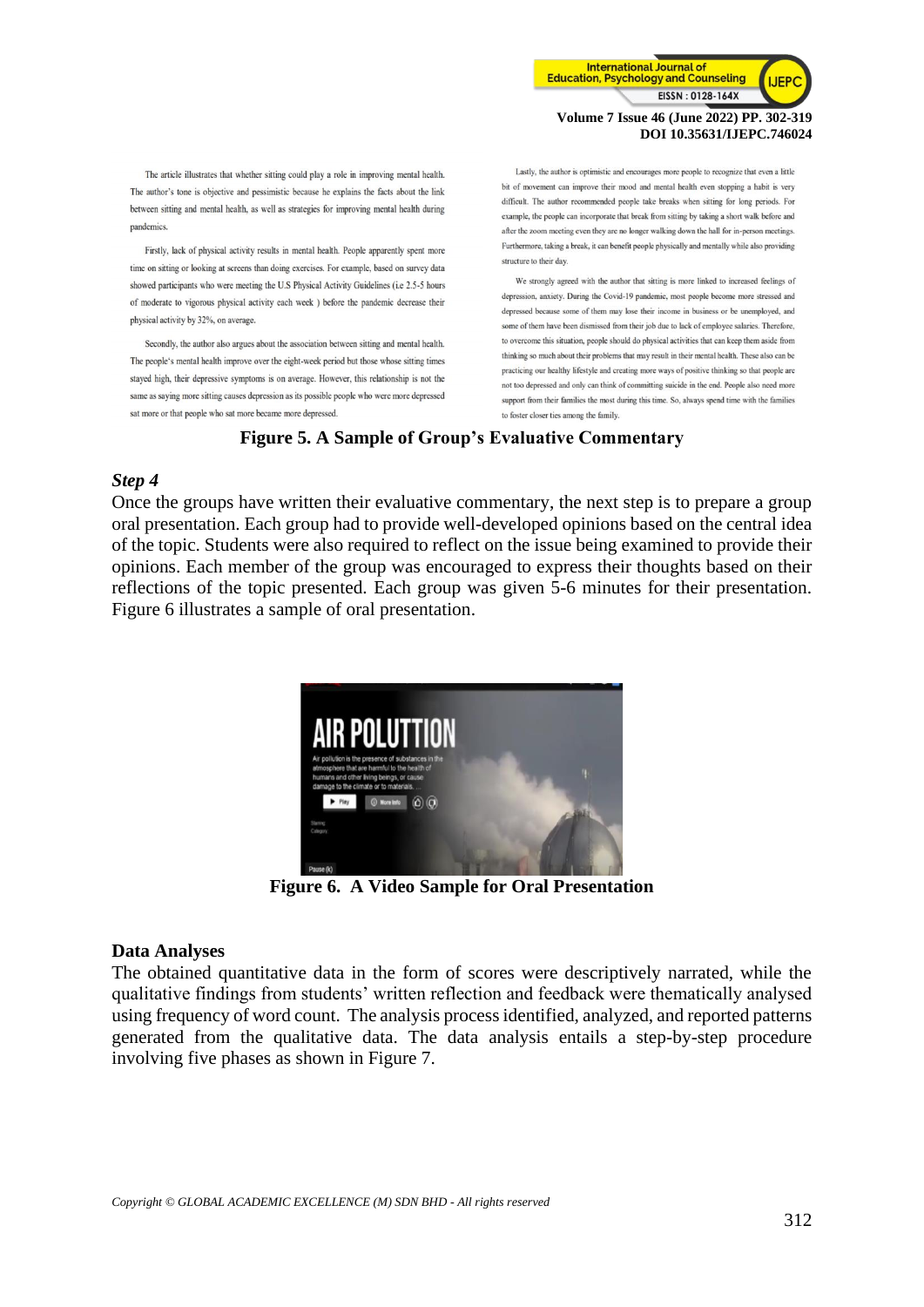



**Figure 7: Data Analysis Procedure**

### **Findings and Discussions**

Based on students' performance in writing e-portfolio using Google Classroom, it was found that a majority of students were able to produce an evaluative commentary and also deliver their group oral presentations. Marks were scored based on the rubrics that were tailored to meet the requirements of both tasks using an analytical rubric. When it comes to writing evaluative commentary, it was found that out of the four groups, two groups of students attained an overall score of 27 marks for this task. In terms of content, both the groups displayed an exemplary level of work scoring 9 marks as both groups provided very clear and concise overview of the articles reported. The evaluative commentary also included a review of the author's tone and main points, supporting details were consistently evident throughout the texts. Apart from that, strong reasons, justifications and restatement of opinions are important aspects that form the content of evaluative commentary. In addition to that, in the aspect organization, both groups showed good organization scoring 5 marks of in displaying unity and planning to the development of the texts. Therefore, the transition from one point to another were clearly visible through the use of transitional markers. In language aspect, the groups displayed excellent level of language usage each scoring 13 marks. The texts were well written and the groups used appropriate language discourses such as vocabulary, spelling, register and grammatical structure consistently. In other words, these groups fulfilled the requirements of the task. The sample texts in Figure 8 display a sound understanding of the issues probed to produce well written commentaries.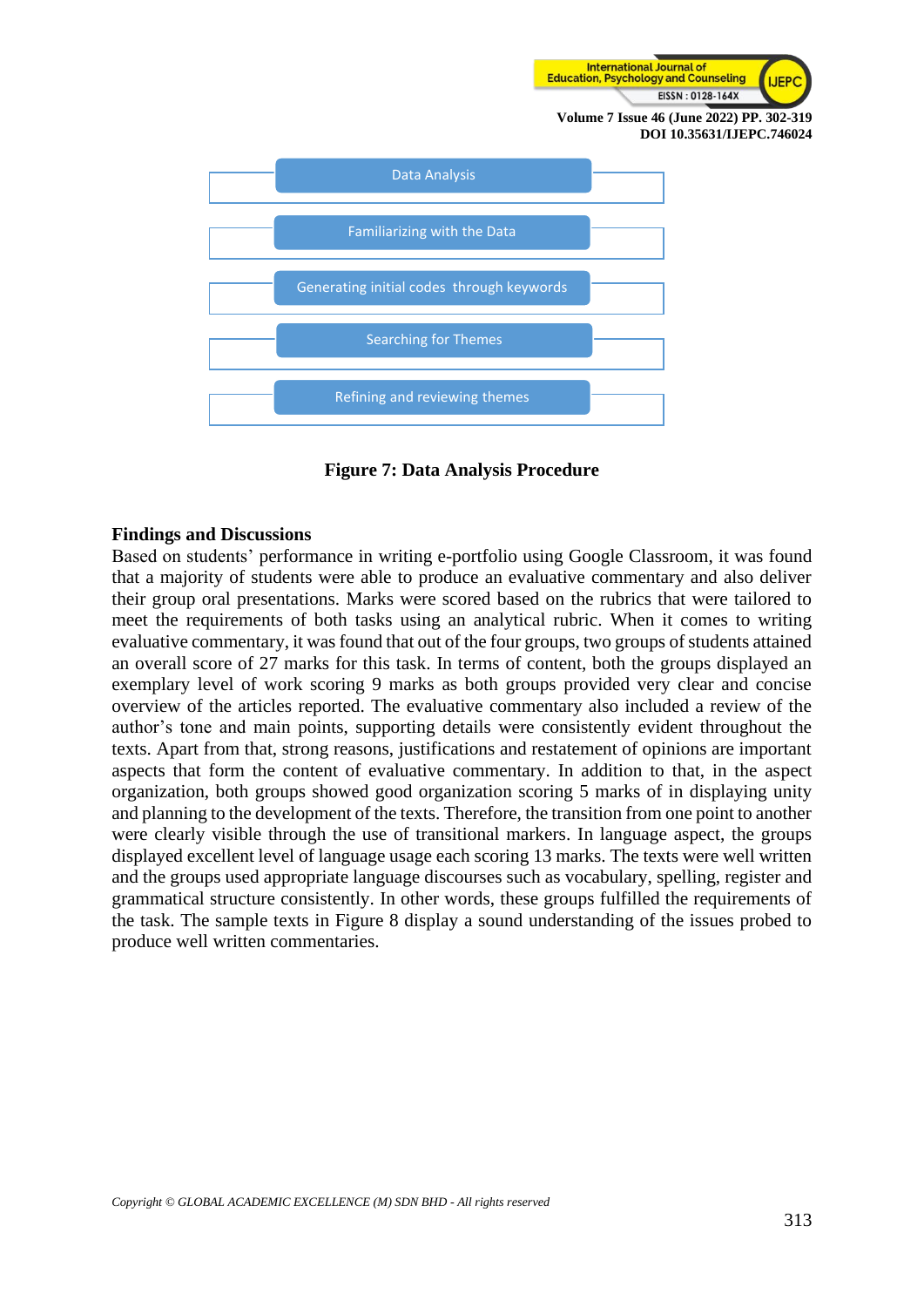

### **Figure 8: Samples of Evaluative Writing**

Group 3 scored 7 marks for content and attained a proficient level in providing clear and concise overview to the overall article. This group was able to sufficiently state the authors tone and included some main points from the text. However, the group provided a substantial amount of reasonable evidence in including their opinions on the issue examined. In the aspect of organization, the group displayed excellent level of mastery scoring 4 marks for unity and planning. In terms of language use, the group scored 9 marks and the language of word choice, spelling, register and grammar used were found to be reasonably good. However, there were instances where the group used informal word choices such as 'okay' that made the commentary appearing less formal and academic. Group 4 attained an overall score of 16 marks and performed at an adequate level. This group scored 6 marks for content and provided a brief overview to the overall article. In stating the author's tone, the group had only partially stated the tone of the author and briefly mentioned the main points and the supporting details of the text. However, when it comes to stating own opinions, only partial and simple opinions were reflected in the text. Therefore, important aspects of evaluation were absent in the commentary writing. In the aspect of organization, the group scored 5 marks and displayed a satisfactory level of paragraphing as there were lapses in unity to the overall text. As a result, it displayed a reasonable amount of cohesion in understanding the commentary. In the aspect of language, this group scored 7 marks, displaying an average language ability. Spelling and grammatical errors were obvious in the word choices and sentence structures but the overall meaning of the text was maintained.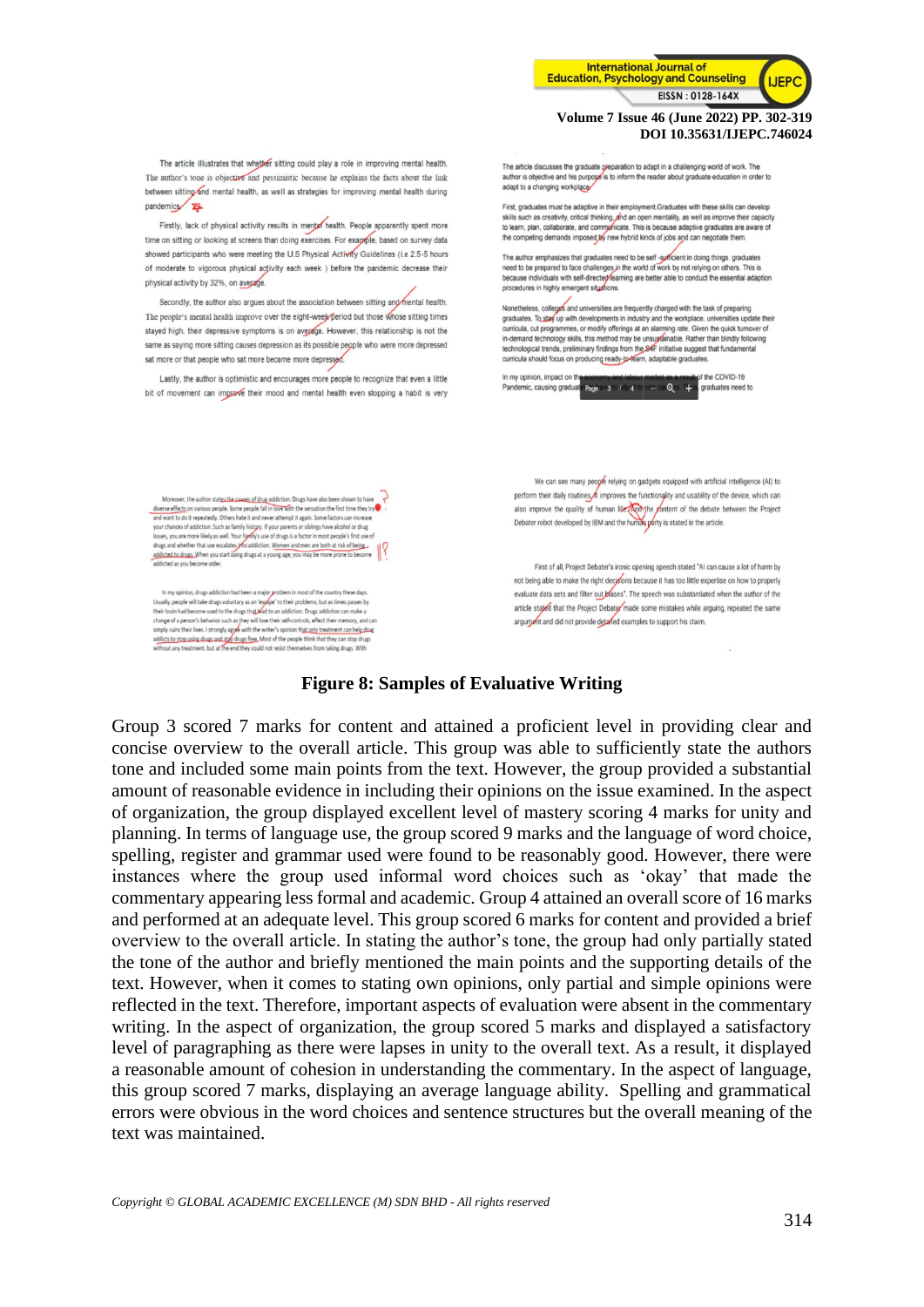

Based on their reflections and feedback given on their learning experience during their testtaking journey, five themes are evident: promotion of learning (S1); boost confidence (S1 and S5), enhanced communication skills (S1), encouraged collaborative learning and teamwork (S1 and S5), and novel learning experience (S8) . Some of students' responses are illustrated as follow:

*"Based on my experiences on conducting a group oral speaking is I can increase my level confident to speech. i also can sharpened my communication skills, we also changing our great idea. Group members know how to plan and manage a task, how to manage their time, and how to run a meeting. it is was very helpful many benefits that we can take as a student" (Extract S1)*

*Yes, it was really helpful for me because I can add my knowledge and learn new things. I also can build my confidence during the presentation. Other than that, I also learned how to do teamwork with other people. The experience was really good for me (Extract S5).*

*"Based on my experiences about writing an evaluative commentary and conducting a group oral presentation, I would say the experiences gained were helpful, and overall, it's a new experience for me. To be specific by doing the evaluative commentary I discover a new way of writing an argumentative essay and surely it helps broaden my mind to come up with a counter-argument. Before this, if I were to compare my previous essay regarding a debatable topic, I would put the pro-only without countering the cons given" (Extract S8)*

*"Based on my experiences of writing an evaluative commentary and conducting a group oral presentation, overall my group provide cooperation while doing this tasks. My strengths are I can provide my opinion about the article that I have read. After that, my weakness is I have difficulty to summarize the main points and I also a bit weak in writing" (Extract S12)*

The findings of the study showed that, students gained confidence in the process of completing their tasks. When evaluating students' oral presentation, Group 1 scored 12 marks and Group 2 scored 14 marks respectively from the overall total of 20 marks. In the aspect of content, Group 1 displayed a competent level with the score of 5 marks. The presentation showed a reasonable development of the thesis, and reflection of the central idea central. Group 2 scored 7 marks for content and attained an excellent level of mastery for this category displaying a well-developed thesis that showed a reflection of the central idea being presented. Both Groups 1 and 2 were competent in the aspect of collaboration scoring 3 marks as they displayed a reasonable continuity of ideas in viewing the opinions among group members. In the aspect of presentation skills, Group 1 and 2 displayed excellent presentation skills scoring 4 marks respectively therefore they displayed confidence during the oral presentations.

*Copyright © GLOBAL ACADEMIC EXCELLENCE (M) SDN BHD - All rights reserved* Groups 3 and 4 scored 18 marks and 17 marks respective for this task. The groups displayed excellent content delivery scoring 9 marks each for this aspect. Also, the central ideas were well developed and were highly reflective that strong opinions were presented in relation to the issue being examined. In the aspect of collaboration, the groups displayed excellent levels of flow of ideas from one speaker to another that concluded the presentation effectively. Thereby, Groups 3 and 4 scored 5 marks respectively. Both groups displayed excellent levels of confidence during the presentation, although both groups performed at excellent levels, Group 3 exuded creativity that enhanced their mode of delivery scoring 5 marks and Group 4 scoring 4 marks in the aspect of presentation skills. From both tasks, it was found that groups 1 and 2 that performed well in writing evaluative commentary performed slightly above the average score in group oral presentations and groups 3 and 4 that scored lower in evaluative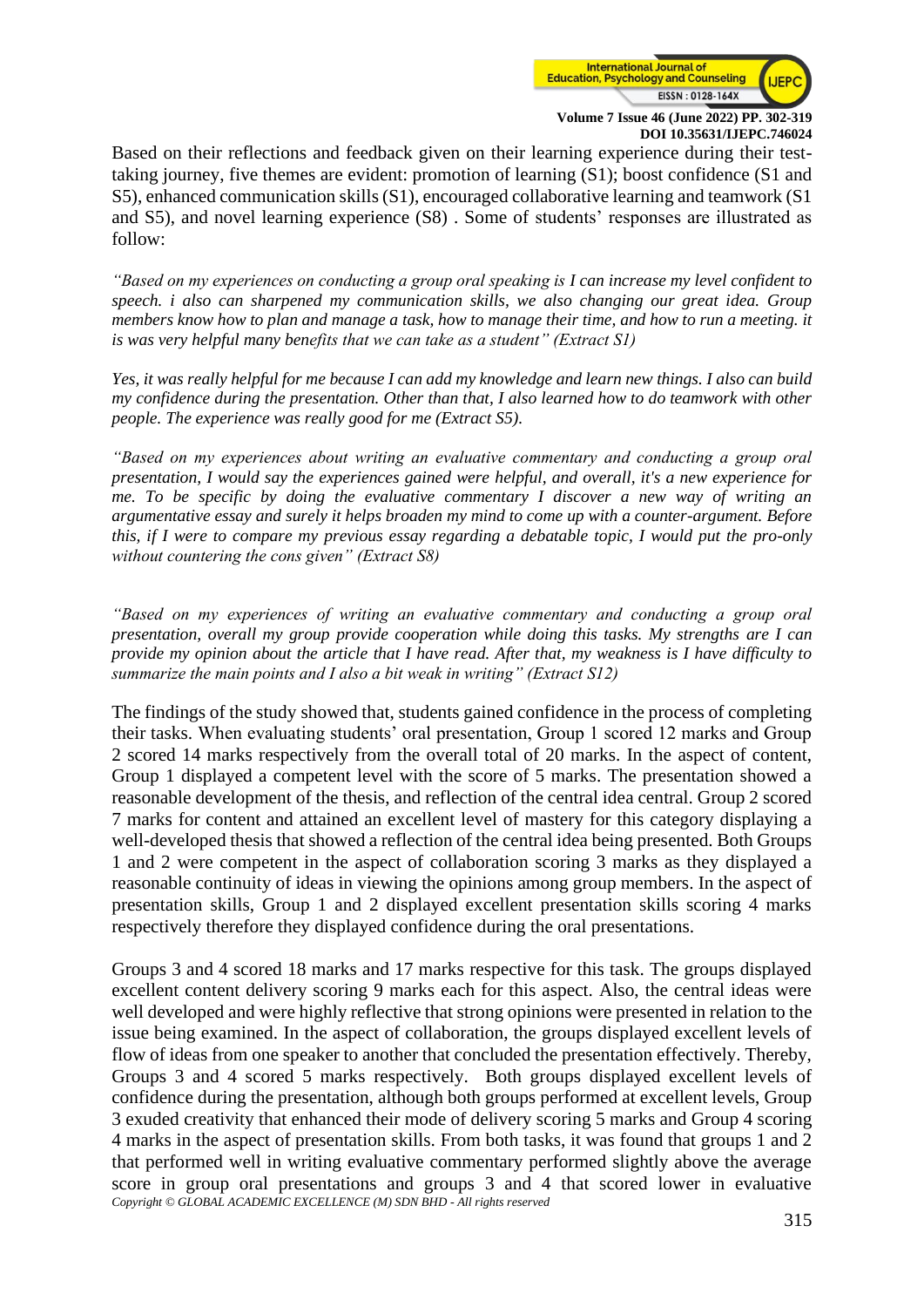

commentary performed well in group oral presentations. To further substantiate the findings, some of students' reflections are displayed as follow

*"My experience from that work is i can learn about team work, we divide the work to each group's members and we complete that work. I also can hone my skills such as communication skills and writing skills. For me, this work was very helpful because it has many benefits that i gain from it" (Extract S17)*

*"I believe I have good experience in writing evaluative commentary and group assignments. This is due to the fact that all members are very supportive, helpful, and capable of providing good cooperation to the group. Before making any decisions, we have a discussion to ensure that we can all carry out group assignments smoothly" (Extract S20)*

*"The strength is my group members are always willing for communications and always tolerated" (Extract S23)*

*"The strengths of evaluative commentary are it improved my analyzing skills, I am now able to understand the author's tone and improved my ability to justify something . Moreover, since it's a group work I am able to see my friend's perspective and how they interpret an article" (Extract S25)*

From the tasks given, it could be surmised that were able to employ their productive skills in producing the evaluative commentary and group oral presentation using various digital tools successfully. Students displayed the ability to write an evaluative commentary objectively and included relevant aspects that is required as mentioned in the rubrics. Although some students, performed at an average level, they were able to appreciate the processes involved in producing an evaluative writing commentary although this was an unfamiliar task to them. In other words, such an alternative assessment has enabled students to revisit their work and learn at their own pace (Finch, 2002). Also, it considered students' overall learning that allowed for discussion, planning and drafting at preliminary stages through collaborative learning.

### **Conclusion**

It could be gathered that alternative assessment contributes to students' learning in both receptive and productive skills namely writing and speaking tasks. Also, another advantage in employing an e-portfolio revealed that students were able to work seamlessly using various digital tools (Campbell & Tran, 2021; Mudau et al., 2021and collaborate (Britland, 2019) with their members as a team through remote learning in the wake of the Covid-19 pandemic. From the students' point of view, they were aware of their strengths and weaknesses of their writing skills in the process of completing the tasks.

Alternative assessment could also be used for diagnostic and intervention in classroom learning to gently help self-identify students own and unique weaknesses in writing (cf., Chostelidou & Manoli, 2020; Marttunen et al., 2002). Studies have pointed out to language being a barrier to students' writing (Marttunen et al., 2002) (cf., Bodle et al., 2017) as they also faced challenges in grammar, vocabulary as well as editing the task as different students had different writing styles. This could be seen as one of the drawbacks as different students will have different language proficiency. Therefore, this would consume time to compile as well as to edit the content of the final work, in addition to reduced motivation to learn. However, in attempting such tasks by adopting collaborative learning (Marttunen et al., 2002), the students' weakness dissipates and no longer becomes a threat to learning due to support from group members and teamwork (Finch, 2002). Additionally, students learn various skills such as working as a team with different personalities (Chostelidou & Manoli, 2020) and accomplishing the task as a unit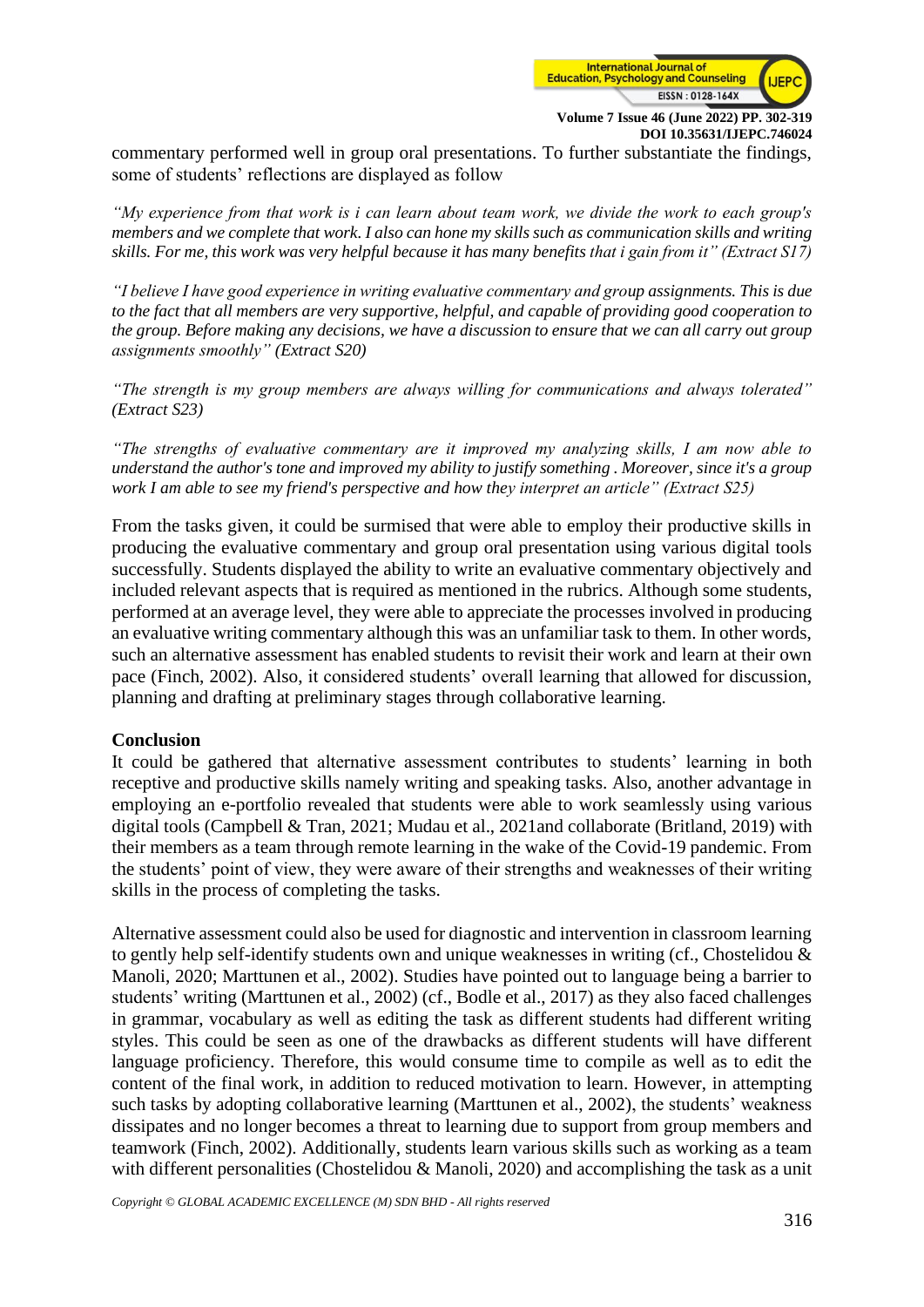

as highlighted from this study that explored e-portfolio as an assessment and learning tool among second language speakers of English.

#### **References**

- Aksu Atac, B. (2012). Foreign language teachers' attitude toward authentic assessment in language teaching. *Journal of Language and Linguistic Studies*, 8(*2*), 7–19. [https://search.informit.org/doi/10.3316/informit.162751761975839.](https://search.informit.org/doi/10.3316/informit.162751761975839)
- Andrews, J., & Higson, H. (2008). Graduate Employability, 'Soft Skills' versus 'Hard' Business Knowledge: A European Study. *Higher Education in Europe*, 33(*4*), 411–422. doi:10.1080/03797720802522627.
- Ashford-Rowe, K., Herrington, J., & Brown, C. (2014). Establishing the critical elements that determine authentic assessment. *Assessment & Evaluation in Higher Education, 39* (2), 205–222.
- Banta, T. W. (2003). *Introduction: Why portfolios? Portfolio assessment: Uses, cases, scoring, and impact.* CA: Jossey-Bass.
- Barootchi, N., & Keshavarz, M. H. (2002). Assessment of achievement through portfolios and teacher-made tests. *Educational Research, 44*(3), 279–288.
- Bloom, L. and Bacon, E. (1995). Using portfolios for individual learning and assessment. *Teacher Education and Special Education*, 18 (1), 1-9. [doi:10.1177/088840649501800102](https://doi.org/10.1177/088840649501800102)
- Bodle, K.A., Malin, M., Wynhoven, A. (2017). Students' experience toward e-Portfolios as a reflective assessment tool in a dual mode indigenous business course. *Accounting Research Journal*, 30 (3), 333-350. [doi:10.1108/ARJ-06-2015-0089/full/pdf](https://www.emerald.com/insight/content/doi/10.1108/ARJ-06-2015-0089/full/pdf)
- Britland, J. (2019). Developing self-directed learners through an e-portfolio peer consultant program. *International Journal of e-Portfolio*, 9(1), 45-54. <http://www.theijep.com/pdf/IJEP314.pdf>
- Brookhart, S.M (2013). *How to crate and use rubrics for formative assessment and grading*. Alexandria, VA: Association for Supervision and Curriculum Development.
- Bukhari, N., Jamal, J., Ismail, A., & Shamsuddin, J. (2021). Assessment rubric for research report writing: A tool for supervision. *Malaysian Journal of Learning and Instruction*, 18(*2*), 1–43. [https://doi.org/10.32890/mjli2021.18.2.1.](https://doi.org/10.32890/mjli2021.18.2.1)
- Byrne (2020), "What determines perceived graduate employability? Exploring the effects of personal characteristics, academic achievements and graduate skills in a survey experiment", *Studies in Higher Education*, (2020), 1-18, doi:10.1080/03075079.2020.1735329.
- Campbell, C., & Tran, T.L.N. (2021). Using an implementation trial of an e-portfolio system to promote student learning through self-reflection: Leveraging the success. *Education Sciences.* 11(263), 1-13. [doi:10.3390/educsci11060263](https://doi.org/10.3390/educsci11060263)
- Chostelidou, D., & Manoli, E. (2020). E-portfolio as an alternative assessment tool for students with learning differences: A case study. *International Journal for Innovation Education and Research*, 8 (5), 507-24. [doi: 10.31686/ijier.vol8.iss5.2369](https://doi.org/10.31686/ijier.vol8.iss5.2369)
- Darling-Hammond, L., & Snyder, J. (2000). Authentic assessment of teaching in context. *Teaching and Teacher Education, 16(2000),* 523-545.
- Farahian, M., Avarzamani, F., & Rajabi, Y. (2021). Reflective thinking in an EFL Writing course: To what level do portfolios improve reflection in writing? *Thinking Skills and Creativity, 39* (2021), 1-12. [doi: 10.1016/j.tsc.2020.100759](https://doi.org/10.1016/j.tsc.2020.100759)
- Finch, A. E. (2002). Authentic assessment: Implications for EFL performance testing in Korea. *Secondary Education Research*, 49, 89 - 122.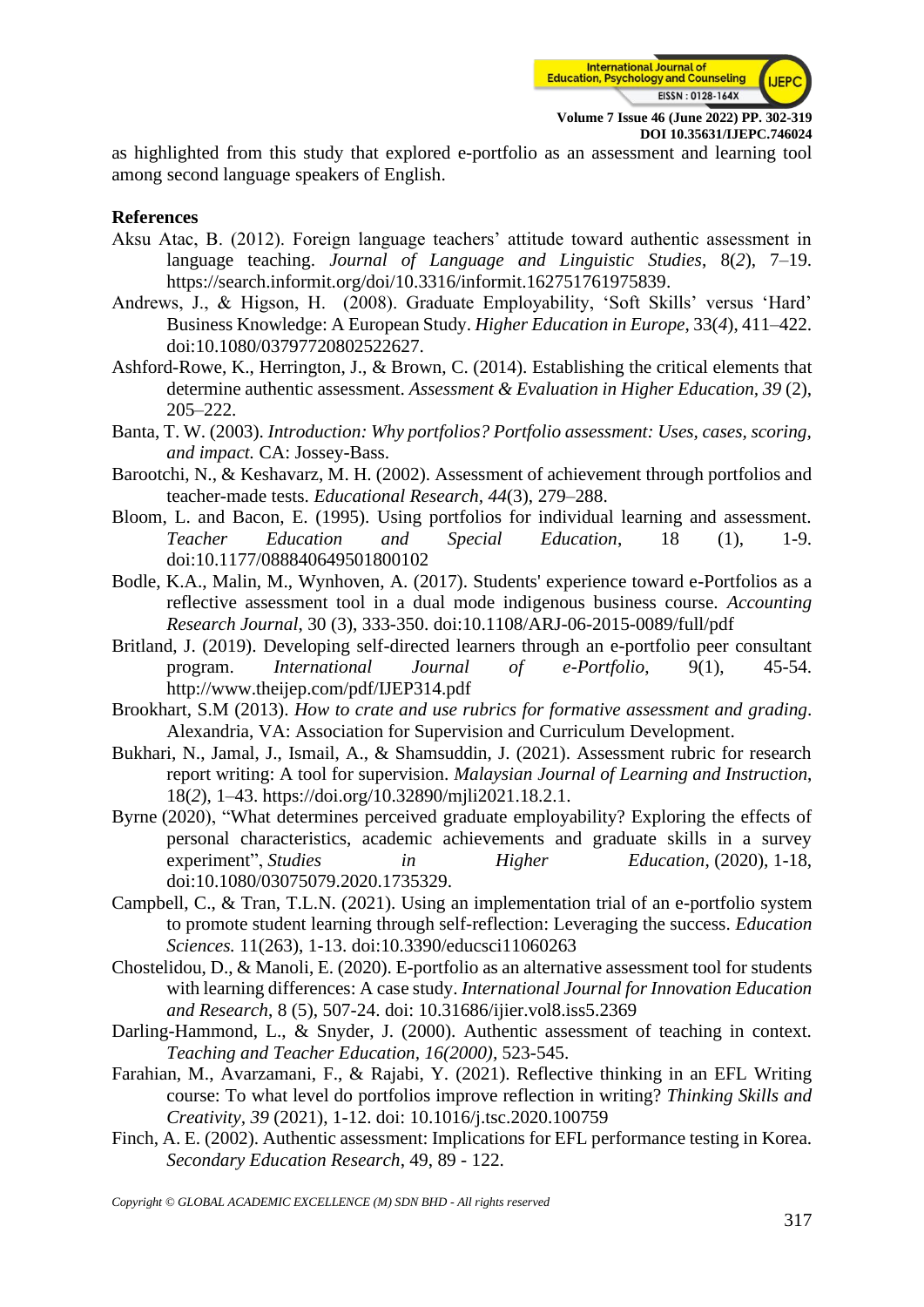

- Hung, Shao-Ting Alan (2012). A washback study on e-portfolio assessment in an English as a Foreign Language teacher preparation program. *Computer Assisted Language Learning*, 25(1), 21–36. [doi:10.1080/09588221.2010.551756](https://doi.org/10.1080/09588221.2010.551756)
- Lorenzo, G., & Ittelson, J. (2005). An overview of e-portfolios. EDUCAUSE Learning Initiative. Retrieved from [https://library.educause.edu/resources/2005/1/an-overview](https://library.educause.edu/resources/2005/1/an-overview-of-eportfolios)[of-eportfolios](https://library.educause.edu/resources/2005/1/an-overview-of-eportfolios)
- Marttunen, M., Laurinen, L., Litosseliti, L. & Lundc, K. (2005). Argumentation skills as prerequisites for collaborative learning among Finnish, French, and English secondary school students. *Educational Research and Evaluation*, 11(*4*), 365 – 384.
- Moskal, B. M. (2000). Scoring rubrics: what, when and how. *Practical Assessment, Research & Evaluation*, 7(3), 1-6. doi:10.7275/a5vq-7q66
- Jopp, R. (2019). A case study of a technology enhanced learning initiative that supports authentic assessment. *Teaching in Higher Education*, 25(2) 1–17. doi:10.1080/13562517.2019.1613637
- Kinash, S., McGillivray, L., & Crane, L. (2018). Do university students, alumni, educators and employers link assessment and graduate employability? *Higher Education Research & Development, 37*(2), 301–315.
- Kukulska-Hulme, A., & Viberg, O. (2018). Mobile collaborative language learning: State of the art. *British Journal of Educational Technology, 49*(2), 207-218. doi: [10.1111/bjet.12580](https://doi.org/10.1111/bjet.12580)
- Kohonen, V., Jaatinen, R., Kaikkonen, P., & Lehtovaara, J. (2014). *Experiential learning in foreign language education*. United States of America: Routledge.
- Lam, R. (2018). Promoting self-reflection in writing: A showcase portfolio approach. In A. Burns, & J. Siegel (Eds*.), International perspectives on teaching the four skills in ELT: Listening, speaking, reading, writing* (pp. 219–231). Switzerland, Springer Nature.
- Lo, Y. F. (2010). Assessing critical reflection in Asian EFL students' portfolios: An exploratory study. *The Asia-Pacific Education Researcher, 19*(2), 347–355.
- Mudau, P. K., & Van Wyk, M. M. (2021). Academic support of ODL students through eportfolio Assessment. *The International Journal of Technologies in Learning*, 28 (1), 59-73. [doi:10.18848/2327-0144/CGP/v28i01/59-73](https://doi.org/10.18848/2327-0144/CGP/v28i01/59-73)
- Murphy, V., Fox, J., Freeman, S., & Hughes, N. (2017). Keeping it real: A review of the benefits, challenges and steps towards implementing authentic assessment. *The All*-Ireland *Journal of Teaching and Learning in Higher Education (AISHE-J), 9(3), 2801- 3239.* Retrieved from https://ojs.aishe.org/index.php/aishe-j/article/view/280/548
- Pavo, M.A.H. (2021). Collaborative learning for virtual higher education*. Learning Culture and Social Interaction,* 28(2021), 1-11*.* [doi:10.1016/j.lcsi.2020.100437](https://doi.org/10.1016/j.lcsi.2020.100437)
- Piggin, G. (2011). An evaluative commentary of the grade 1 EIKEN Test. *Language Testing in Asia*, 1(4). <https://doi.org/10.1186/2229-0443-1-4-144>
- Sridharan, B., & Mustard, J. (2015*). Authentic assessment methods: A practical handbook for teaching staff.* Australia: Deakin University.
- Singh, P., Thambusamy,R., & Ramly, M.A. (2014). Fit or Unfit? Perspectives of Employers and University Instructors of Graduates' Generic Skills. *Social and Behavioral Sciences,* 123(2014), 315–324. doi:10.1016/j.sbspro.2014.01.1429.
- Villarroel, V., Bloxham, S., Bruna, D., Bruna, C., & Herrera-Seda, C. (2018). Authentic assessment: Creating a blueprint for course design. *Assessment & Evaluation in Higher Education, 43*(5), 840–854. doi:10.1080/02602938.2017.1412396
- Vu, T. T., & Dall'Alba, G. (2014). Authentic assessment for student learning: An ontological conceptualisation. *Educational Philosophy and Theory, 46*(7), 778– doi:10.1080/00131857.2013.795110

*Copyright © GLOBAL ACADEMIC EXCELLENCE (M) SDN BHD - All rights reserved*